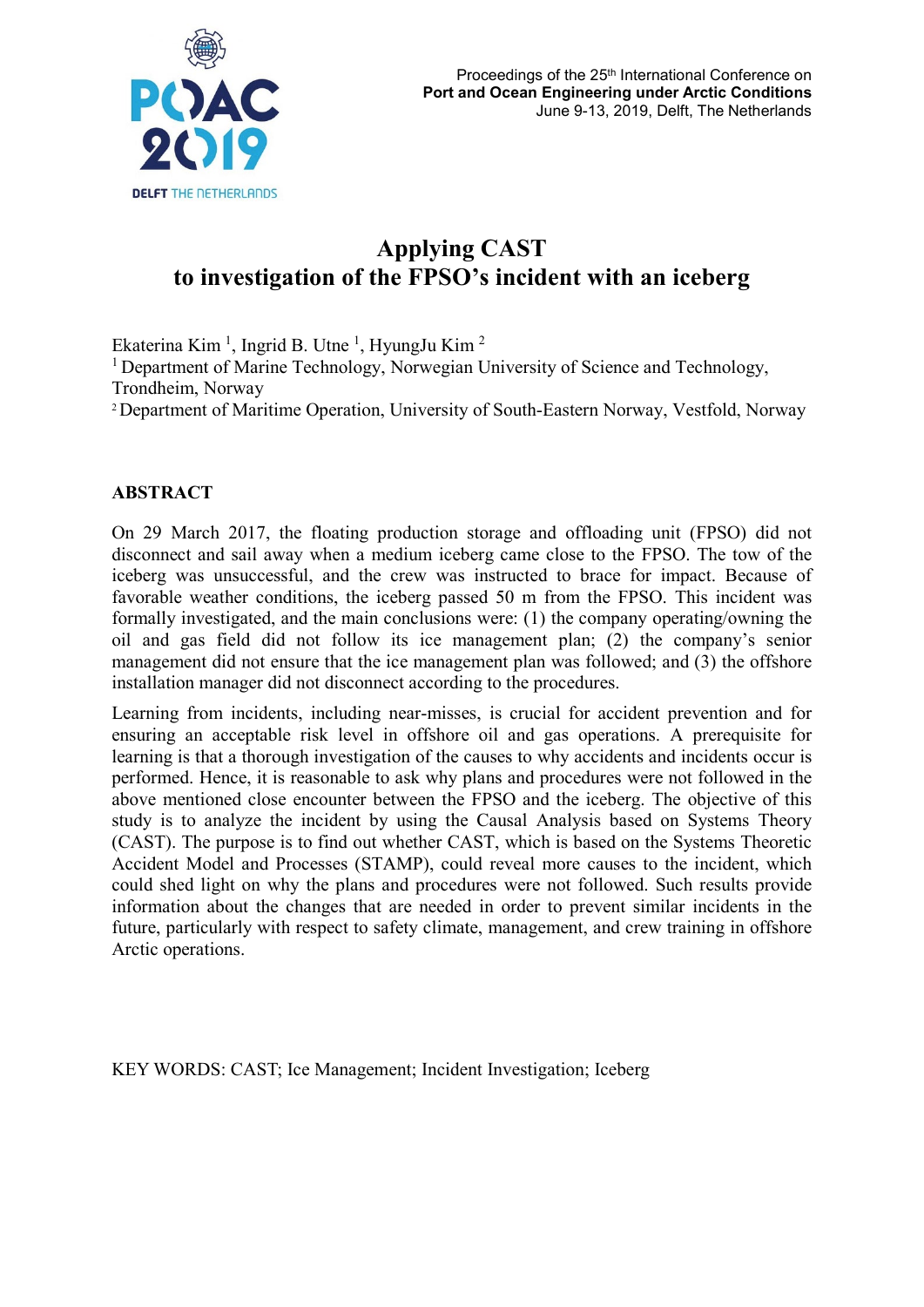#### **INTRODUCTION**

Icebergs are of major importance to detect, monitor and avoid for ships and offshore structures operating in the Grand Banks and some parts of the Barents Sea. To maintain operations in iceberg infested waters and to prevent collisions with potentially dangerous icebergs, operators deploy an ice management system. This system consists of three main components: (1) an ice and weather forecasting, detection and monitoring system, (2) threat evaluation and an ice alert system, and (3) support vessels that perform physical ice management by towing, pushing, washing, breaking or providing ice reconnaissance (Connelly et al., 2014).

Despite a number of successful ice management operations conducted in the past, incidents can still happen. On 29 March 2017, the floating production storage and offloading unit (FPSO) did not disconnect and sail away when a medium iceberg came close to the FPSO. The tow of the iceberg was unsuccessful, and the crew was instructed to brace for impact. Because of favorable weather conditions, the iceberg passed 50 m from the FPSO. The investigation launched by the Canada-Newfoundland and Labrador Offshore Petroleum Board (C-NLOPB) noted: (1) the company operating/owning the oil and gas field did not follow its ice management plan; (2) the company's senior management did not ensure that the ice management plan was followed; and (3) the offshore installation manager did not disconnect according to the procedures (C-NLOPB, 2018).

Learning from incidents, including near-misses, is crucial for accident prevention and for ensuring an acceptable risk level in offshore oil and gas operations (PSA, 2019). As in most of accident/incident investigations, this incident with the FPSO was described as a chain of events and human errors. Such an approach is limited in its ability to handle incidents arising from dysfunctional interactions among the components and complex human decisionmaking; thus reducing our ability for learning. A prerequisite for learning is that a thorough investigation of the causes to why accidents and incidents occur is performed. Hence, it is reasonable to ask why the plans and procedures were not followed in the above-mentioned close encounter between the FPSO and the iceberg. The C-NLOPB does not provide insights into such issues.

A lot of effort has been put into research on understanding why major accidents occur and finding the means for how we can prevent them from happening again. Many theories and perspectives on accidents and/or incidents exist. An overview can be found, e.g., in Kim et al. (2016). Each theory represents different perspectives on major accidents and understands the accident mechanisms in its own particular way, sometimes focusing on different causes to the same accident. In general, there are three types of accident models: sequential, epistemological, and systemic. The *sequential accident models*, for example, the Sequentially Timed Events Plotting (STEP), considers accidents as a chain of events which occur in a specific order. *Epidemiologic accident models* consider accidents similar to the spreading of a disease. This means that an accident is the result of a combination of manifest and latent factors. The Swiss cheese model is an example of such an approach. *Systemic accident models* are based on the systems theory, which assumes that systems cannot be decomposed into subsystems without losing important and relevant information about interactions and relationship between the constituent parts of the system. Examples are the Systems- Theoretic Accident Model and Processes (STAMP) and Functional Resonance Accident Model (FRAM) (Leveson, 2011; Rausand, 2011; Hollnagel, 2004). Both STAMP and FRAM have been applied for accidents and incidents analysis in aviation, shipping and offshore accidents, fire and explosion accidents and incidents (Leveson, 2016; Elliott, 2017). By re-analyzing the ferry capsizing accident using FRAM, Praetorius et al. (2011) report that they were able to gain a deeper understanding of the accident causes and to identify constructive countermeasures to help preventing such accidents from reoccurring. The different models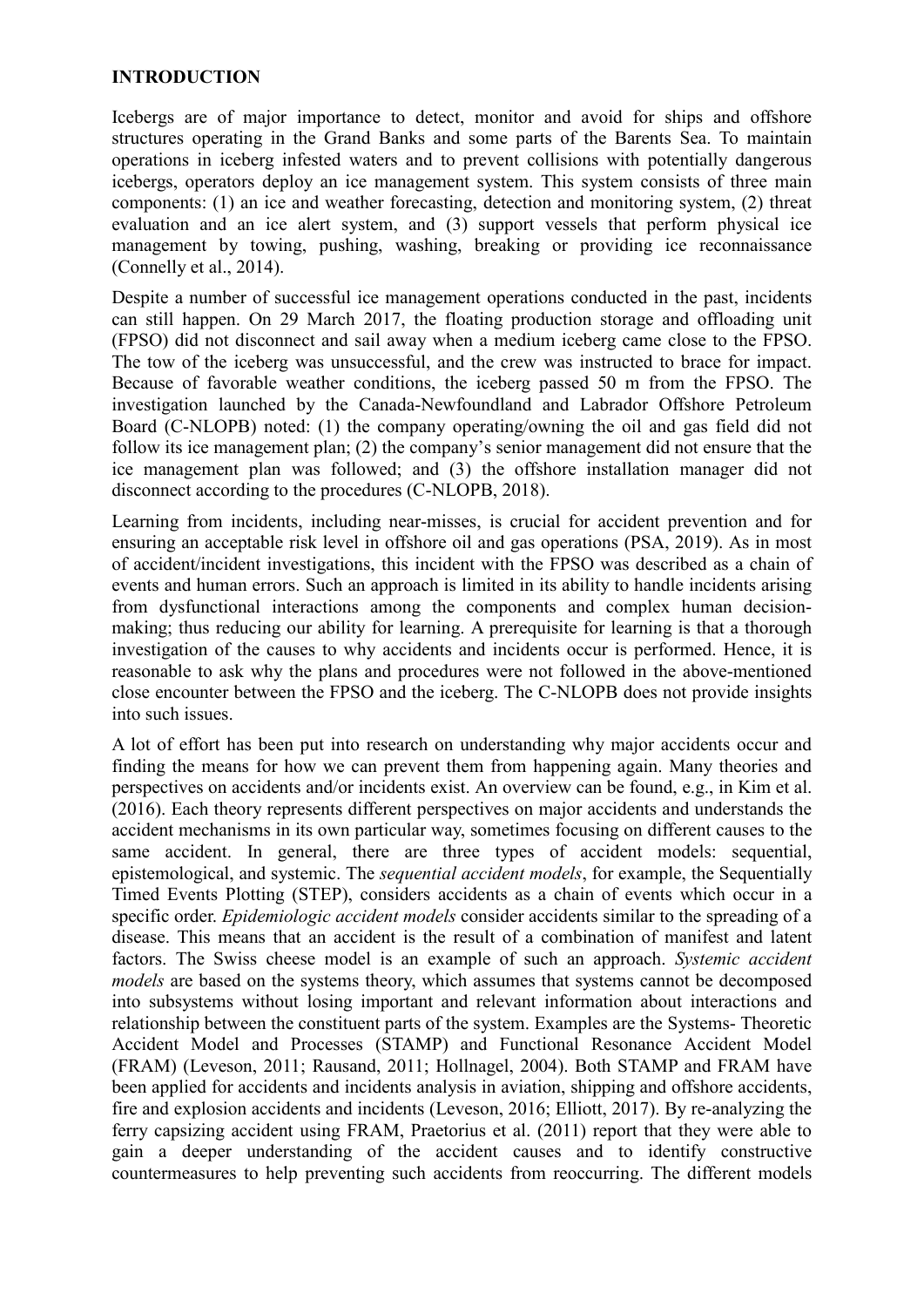have advantages and disadvantages and have evolved as a response to criticism of previous works. As Kim et al. (2016) and Holen et al. (2014) show, different models and approaches reveal different causes to the accidents, and could also be complementary in an investigation process.

The objective of this paper is to analyze the FPSO incident by using the Causal Analysis based on Systems Theory (CAST), which is an accident analysis technique based on the STAMP model. The purpose is to find out whether CAST could reveal more causes to the incident than found in the official investigation report (C-NLOPB, 2018). Such results could provide information about the changes that are needed in order to prevent similar incidents from happening in the future in offshore Arctic operations.

The next Section briefly describes CAST applied to the FPSO's incident with an iceberg.

# **THE CAST APPROACH TO INCIDENT ANALYSIS**

The official investigation report follows the sequential approach, with some main conclusions regarding the overall causes as to why the incident occurred. In a CAST analysis (Leveson, 2011), accidents are viewed as a result of flawed processes involving interactions among system components, including people, societal and organizational structures, engineering activities, and physical system components. Hence, such an approach may reveal additional causes and information regarding as to why the incident occurred.

A step-by-step procedure of the CAST approach has been adopted from Leveson (2016) with some modifications, and includes the following elements:

- 1. Identification of the system hazard $(s)$
- 2. Development of the safety control structure in place at the time of the incident
- 3. Investigation of the control hierarchy and identification of components, feedback mechanisms, processes, control mechanisms and violations of safety constraints that were designed to prevent the specific event that occurred. Why were they not effective?
- 4. Assessing results, drawing conclusions, and proposing improvement actions to prevent similar events to occur again.

The detailed description of the CAST method is provided in Leveson (2011), and is thus omitted here. The rest of the paper presents an application of CAST to the FPSO's incident with an iceberg at the White Rose oil field.

# **CASE STUDY**

The incident occurred on 29 March 2017 with the medium size tabular iceberg. Table 3 reports the main dimensions of the iceberg and the prevailing weather conditions in the area. Under these weather conditions (low visibility and high sea-states), the anchor handling tug supply vessel was not able to take the iceberg under the tow leading to the iceberg passing 50 m away from the SeaRose FPSO (Figure 1). For details, refer to the report of C-NLOPB (2018).

## **Sources of information and analysis**

The CAST analysis of the incident has been conducted using the information provided in the C-NLOPB investigation report (C-NLOPB, 2018), the White Rose oil field development application documents (Husky Oil Operations Limited, 2001a,b,c), including the public reviews, and communication with people who have been involved in ice management planning in different offshore oil and gas projects. From these sources, a rational basis for the incident analysis has been formed.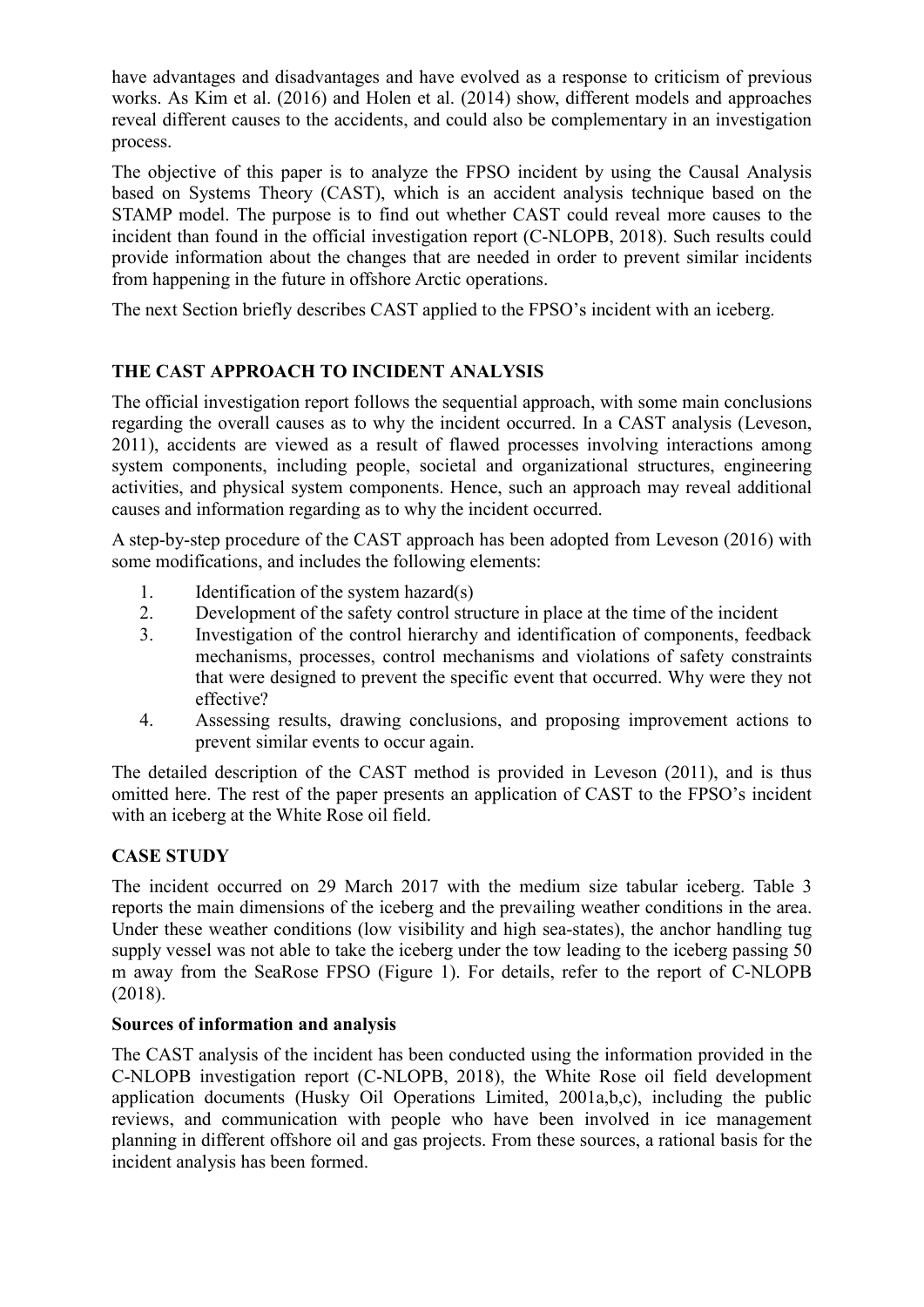The system-level hazard to be investigated in this paper is a threatening iceberg that exceeds a certain kinetic energy level and drifts into the iceberg exclusion area, and the FPSO does not disconnect for evasion. Such an event, depending on the ice and environmental conditions, could potentially lead to a collision and severe damage/downtime of the FPSO structure, mooring equipment and/or subsea installations on the sea bottom, not to mention loss of life or injury to people and environmental pollution. The overall system constraint is the ice management plan that is described in C-NLOPB (2018), and only a brief summary is presented herein.



Figure 1. A photograph of the SeaRose FPSO (Source: C-NLOPB).



Figure 2. Schematics of the ice management zones and approximate positions of the iceberg (shown as black circles).

There are three ice zones around the SeaRose FPSO (Figure 2). Safe control actions should either prevent a threatening iceberg from drifting into the Zone 1 and the iceberg exclusion zone or ensure disconnection and evasion, in case the former should occur. Figure 3 shows the safety control structure (or hierarchy) developed for the analysis, and it is based on the information presented in the C-NLOPB investigation report (C-NLOPB, 2018). The main purpose of the safety control structure is to enable identification of unsafe control actions that may cause the system hazard. This forms a basis for understanding what happened and why. The blue arrows indicate information flow during the event, and black lines indicate the control actions and the feedbacks loops. The control actions and the corresponding feedbacks may be of three different types, i.e., (1) a physical action such as a vessel applying a towing force to an iceberg, (2) a regulatory action such as operational limitations prescribed in the rules and other regulatory documents, or (3) a direct command from one entity to another.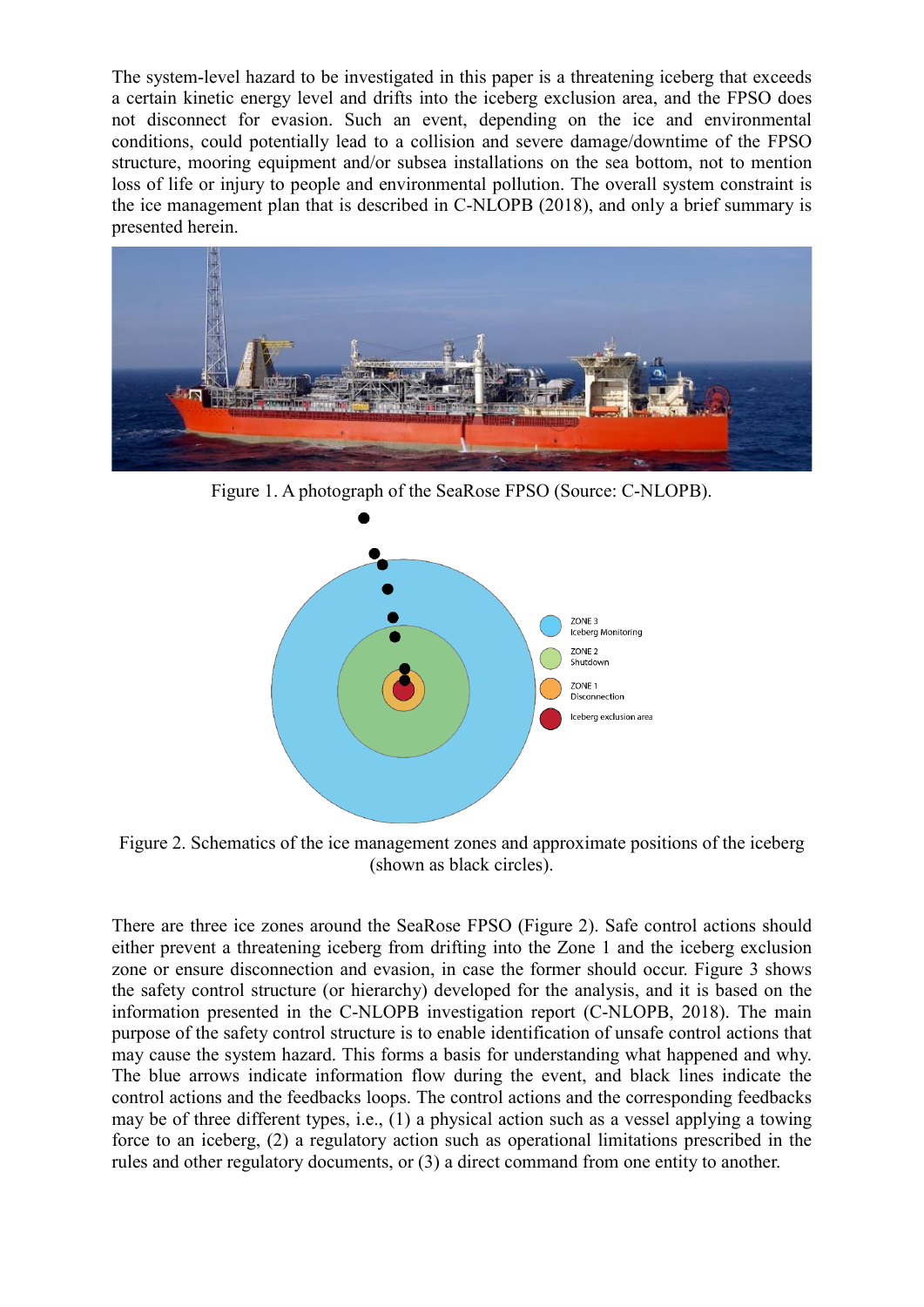There are two major interconnected systems: the onshore system and the offshore system. The main stakeholders offshore are the FPSO itself and two ice management vessels (IMVs). The onshore organization consists of the onshore ice coordination center (OICC), the regional response management team (RRMT) and the governmental and regulatory agencies. There are several control loops in this structure: loops between the FPSO and the FPSO systems (engine-, propulsion-, mooring- and subsea systems), a loop between the FPSO and the offshore ice management assets (IMVs), a loop between the onshore and the offshore organizations, and a loop between the regulatory body (C-NLOPB) and the oil field operator.



Figure 3. Safety control structure at the incident instance. NSO=Non Standard Operation Team, RRMT=Regional Response Management Team, OICC=Onshore Ice Coordination Center, CCG= Canadian Coast Guard, C-NLOPB= Canada-Newfoundland and Labrador Petroleum Offshore Board, IMP=Ice Management Plan, IMV=Ice Management Vessel, OOW=Officer of the Watch, OIM=Offshore Installation Manager, ERT=Emergency Response Team, MODU=Mobile Offshore Drilling Unit, HaBERS = vessel collision avoidance procedures.

Table 3 presents safety requirements and constraints identified from Figure 3, and lists relevant unsafe control actions and process model flaws as well as presents the context in which the decisions were made. There are four ways the unsafe control actions can occur:

- A. A control action required for safety is not provided or is not followed
- B. An unsafe control action is provided that leads to a hazard
- C. A potentially safe control action is provided too late, too early, or out of sequence
- D. A safe control action is stopped too soon or applied for too long (for a continuous or non-discrete control action)

The aforementioned differences between the unsafe control actions are highlighted in Table 1 (see column "Unsafe Control Actions"). There are more unsafe control actions that can be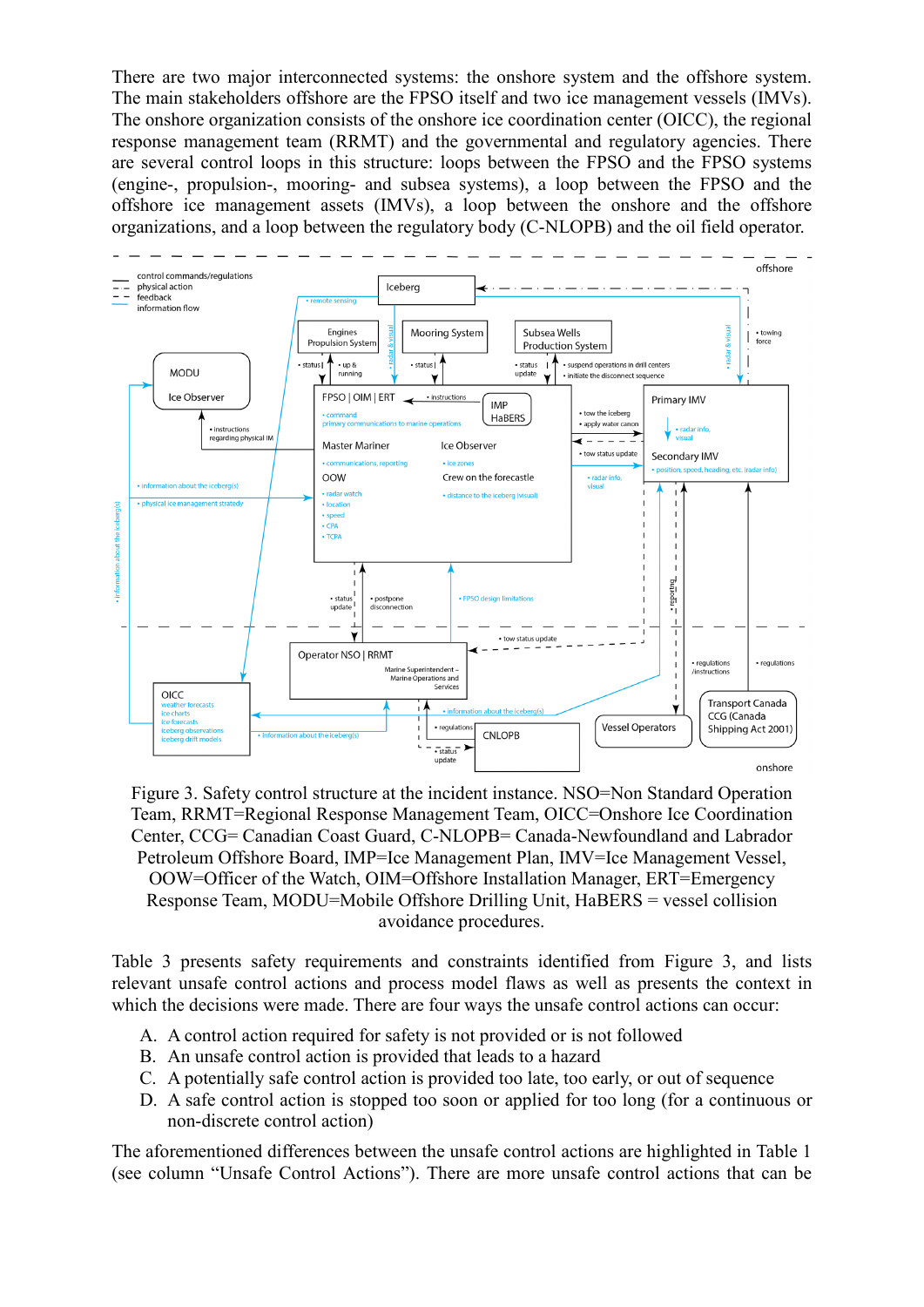| No             | Controller                     | Safety Requirements and<br>Constraints                                                                                                                                                                                                                                                                                  | <b>Unsafe Control Actions</b>                                                                                                                                                                                                                                      | Process Model Flaws                                                                                                                                                                                                                                                                                                                    | Context in Which<br>Decisions were Made                                                                                                                                                                                               |
|----------------|--------------------------------|-------------------------------------------------------------------------------------------------------------------------------------------------------------------------------------------------------------------------------------------------------------------------------------------------------------------------|--------------------------------------------------------------------------------------------------------------------------------------------------------------------------------------------------------------------------------------------------------------------|----------------------------------------------------------------------------------------------------------------------------------------------------------------------------------------------------------------------------------------------------------------------------------------------------------------------------------------|---------------------------------------------------------------------------------------------------------------------------------------------------------------------------------------------------------------------------------------|
| $\mathbf{1}$   | FPSO/OIM/ERT                   | · Provide primary<br>commands of the ice<br>management<br>• Prepare production<br>system for<br>disconnection<br>• Transfer of<br>responsibility for the<br>installation to the<br>Master Mariner when<br>disconnection is<br>required<br>· Provide primary<br>communications to the<br>operation manager<br>onshore    | $\bullet$ (A) No decision that<br>there is a potential<br>requirement for<br>disconnection<br>$\bullet$ (A) No transfer of the<br>responsibility for the<br>installation to the<br>Master Mariner<br>$\bullet$ (D) Stopped following<br>the ice management<br>plan | $\bullet$ This controller<br>received towing status<br>from two different<br>sources: (1) from the<br>primary ice<br>management vessel<br>and (2) from the<br>secondary ice<br>management vessel<br>(via NSO/RRMT)                                                                                                                     | • There were two<br>conflicting reports<br>about the towing status<br>• This controller<br>believed that the<br>iceberg was being<br>towed or was not<br>threatening                                                                  |
| $\overline{2}$ | NSO/RRMT                       | • Increase the state of<br>readiness and establish<br>clear communication<br>lines between<br>operation and senior<br>management<br>· Provide necessary<br>support and<br>coordination required<br>by the offshore ERT<br>· In reactive phase**:<br>act in support capacity<br>(do not take command<br>of the response) | $\bullet$ (B/C) Request from<br>NSO to postpone<br>disconnection to<br>FPSO/OIM/ERT                                                                                                                                                                                | • NSO was supposed to<br>receive information<br>about towing from<br>FPSO/OIM/ERT, but<br>NSO directly contacted<br>secondary IMV to get<br>information                                                                                                                                                                                | • NSO/RRMT received<br>misleading information<br>from the secondary<br><b>IMV</b>                                                                                                                                                     |
| 3              | Primary IMV /<br>Secondary IMV | • Tow an iceberg<br>• Apply water cannon<br>against an iceberg<br>· Provide towing status<br>and iceberg<br>information to<br>FPSO/OIM/ERT/RRM<br>T                                                                                                                                                                     | $\bullet$ (A/C) Successful<br>towing not timely<br>provided<br>$\bullet$ (B) Misleading<br>information about the<br>tow status<br>• (A) Water cannon not<br>provided                                                                                               | · No discussion about<br>probability of a<br>successful tow nor<br>about the towing<br>possibilities between<br>the primary and<br>secondary IMVs. For<br>instance, the towing<br>might be possible for<br>the secondary IMV, but<br>(as far as we found)<br>there was no recorded<br>discussion with the<br>secondary IMV about<br>it | • The captain of the<br>primary IMV judged<br>that it was too<br>dangerous to initiate<br>towing process due to<br>the heavy weather<br>conditions. However,<br>the other vessel was<br>able to tow an iceberg<br>at another location |
| 4              | C-NLOPB*                       | • Approval of<br>development plans and<br>all activities respecting<br>the exploration,<br>drilling, production,<br>conservation,<br>processing of<br>transportation of<br>petroleum - particular<br>regard to environment<br>and safety                                                                                | • (B) Uncertainty about<br>who did approve the<br>Ice Management Plan                                                                                                                                                                                              | • This controller have<br>received large data<br>files containing<br>important information<br>about the development<br>plans, etc. including<br>changes. In some of<br>the plans, the<br>information about the<br>iceberg is in the<br>section for vessel<br>collisions                                                                | • Uncertain                                                                                                                                                                                                                           |
| No             | Controller                     | Safety Requirements and<br>Constraints                                                                                                                                                                                                                                                                                  | <b>Unsafe Control Actions</b>                                                                                                                                                                                                                                      | Process Model Flaws                                                                                                                                                                                                                                                                                                                    | Context in Which<br>Decisions were Made                                                                                                                                                                                               |
| 6              | Ice Observer                   | • Review of the OIM's<br>T time calculations,<br>calculate, communicate<br>and record ice Zones,<br>advise when ice enters<br>the Zones, and give                                                                                                                                                                       | $\bullet$ (A) Did not record ice<br>Zones or advise when<br>ice enters the Zones,<br>nor gave one hour<br>notice prior to entering<br>Zone 2.                                                                                                                      | • It seems there have<br>been only one ice<br>observer on the FPSO<br>who was not on the<br>bridge until March 29<br>0420 hrs, and hence                                                                                                                                                                                               | • Seemingly came to the<br>bridge at 0420 hrs,<br>meaning he was not<br>present when ice<br>entered Zone 2                                                                                                                            |

Table 1. Safety requirements and constraints, unsafe control actions, process model flaws, and context in which the decisions were made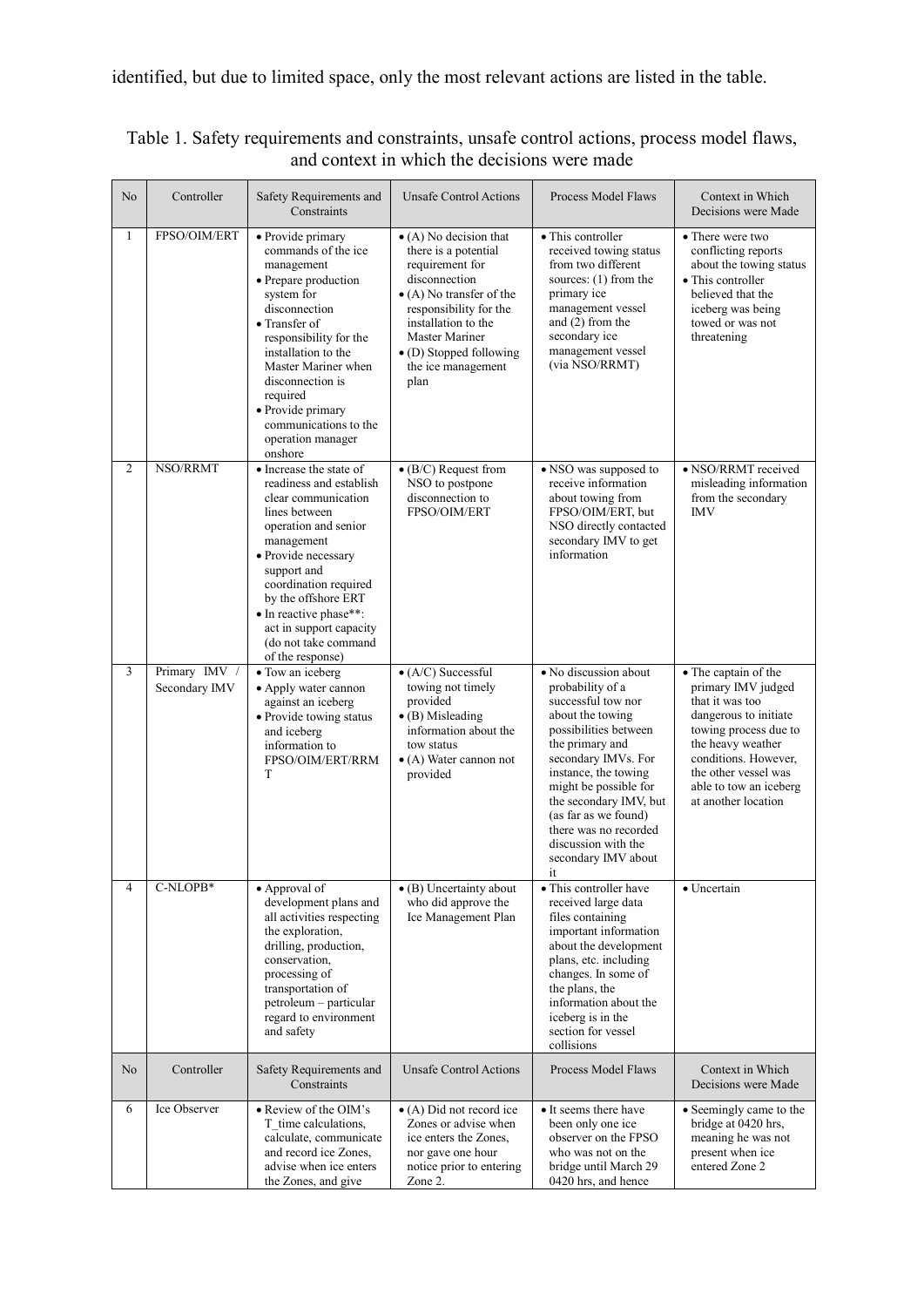|                     | one hour notice prior to<br>entering Zone 2. |                                                                                                  | was not able to<br>perform duties                                                                                                                                                                                                  |                                                                                                                                                                                                                                                                                                                                 |
|---------------------|----------------------------------------------|--------------------------------------------------------------------------------------------------|------------------------------------------------------------------------------------------------------------------------------------------------------------------------------------------------------------------------------------|---------------------------------------------------------------------------------------------------------------------------------------------------------------------------------------------------------------------------------------------------------------------------------------------------------------------------------|
| <b>Tactical IMT</b> | $\bullet$ Designating<br>threatening ice     | $\bullet$ (A/C) Uncertainty<br>about whether or not<br>the iceberg was<br>defined as threatening | • No documented<br>discussion regarding if<br>the iceberg was<br>threatening nor on the<br>probability of a<br>successful tow under<br>the given weather<br>conditions and iceberg<br>size, and considering a<br>single vessel tow | • Members of this team<br>are onshore and<br>offshore<br>• Information format<br>provided about the<br>iceberg (size, shape,<br>speed, trajectory,<br>forecast) (see Table 2)<br>differs from the<br>information provided<br>about the FPSO<br>structural limitations<br>( <i>i.e.</i> impact kinetic<br>energy of the iceberg) |

\*before the incident; \*\*emergency response uses a two-phase approach, (1) reactive phase and (2) proactive phase, each having different control structure

|  | Table 2. Iceberg information supplied by OICC on March 29 |  |  |
|--|-----------------------------------------------------------|--|--|
|  |                                                           |  |  |

| Name     | Size   | Time | Range | Bearing | CMG   | <b>SMG</b> | Ref<br>Facility | CPA      | <b>TCPA</b>        | Source                     | Tow |
|----------|--------|------|-------|---------|-------|------------|-----------------|----------|--------------------|----------------------------|-----|
| 2017-011 | Medium | 0230 | 6.1   | 340.2   | 141.9 | 1.8        | SeaRose         | $\alpha$ | $\sim$ $\sim$<br>z | Maersk<br>÷.<br>Dispatcher |     |

CMG=Course Made Good, SMG=Speed Made Good, CPA =Closest Point of Approach, TCPA= Time to CPA

Based on the conducted analysis, the following recommendations can be made:

- For FPSO/OIM/ERT: It is required to ensure that this controller receives information about the ice management status from a reliable source only. It should be clearly indicated (in the ice management plan) that indirect information from other sources must be ignored.
- For NSO/RRMT: It is required to clearly define that the towing status must be informed by FPSO/OIM/ERT. It should be clearly indicated (in the ice management plan) that NSO/RRMT should not contact IMVs directly (only allowed when it is impossible to get reliable information from FPSO/OIM/ERT)
- Two ice observers are necessary on the installation that is responsible for coordination of ice management activities.
- The probability of a successful tow, as a function of the crew experience and weather conditions, should be explicitly included in the ice management plan formulations.
- The information provided about the iceberg must be sufficient to judge whether or not the iceberg is threatening without additional hand calculations. For instance, the kinetic energy of the iceberg can be computed/updated automatically and provided by the OICC on a timely basis. The latter value can be directly compared to the design kinetic energy values in the documentation. Alternatively, the design limitations could be presented in a suitable format. e.g., similar to that for the serviceability criteria of the FPSO in the ice management plan.

Other considerations

- Since there is a blind spot of the FPSO due to the radar shadow, crew on the forecastle that were tasked to measure the distance to the iceberg must be equipped with appropriate equipment.
- Requirements to the application documents. The section dealing with ice and icebergs should always be in a separate section. It should not be allowed to present icebergrelated information in the section for ship impacts. The collisions with icebergs should not be treated in the same manner as collisions with supply vessels because the iceberg draught could be larger than that of a supply vessel, and thus, the iceberg can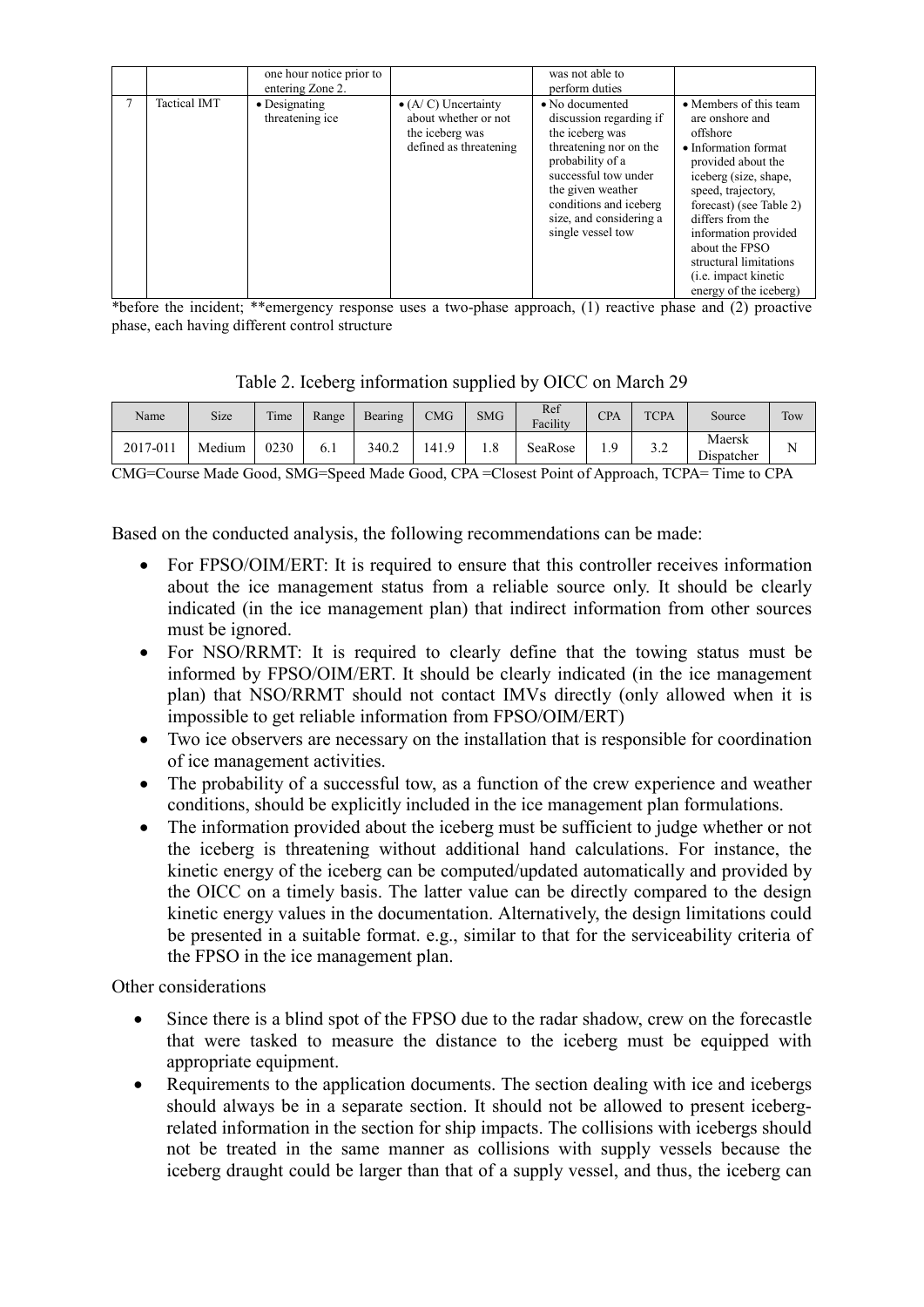strike outside of the region strengthened against the vessel impact. The FPSO design limitations against iceberg impacts are presented in the Ship Impact Section (refer to page 84 in Husky Oil Operations Limited, 2001b).

## **DISCUSSION**

In this paper, we have re-analyzed the FPSO incident using CAST approach. The analysis highlights the additional issues, which were not identified in the original investigation report. It should be mentioned that since we are partly basing our analysis on the information provided in the investigation report, our analysis may be subjected to errors and bias made in the incident information sources. In addition, it was not possible to investigate control actions higher up in the organization (i.e., beyond the operator of the oil field) because the required information was not available.

#### **Challenges, limitations and possible improvements of the CAST approach**

One challenge we have experienced during this case study was that there could be multiple (and/or dynamic) safety control structures, while the CAST approach focuses on the safety control structure in place at the time of the incident. The safety control structure of normal operation is different from that of an emergency operation. The safety control structure of an emergency operation can even vary depending on the situation. For instance, the information about the iceberg is provided by OICC to FPSO when the iceberg is located outside the radar coverage of FPSO, while the information is provided by IMVs and FPSO to OICC when the iceberg drifts into the radar coverage of FPSO and IMVs. In a same situation, we may have multiple safety control structures: a planned safety control structure and a safety control structure that was actually followed. For instance, was it according to the plan that the onshore teams (NSO/RRMT) received information about the tow from the secondary IMV, whereas the primary vessel executed the tow operation and communicated directly to OIM? This organizational structure resulted in a confusion of the OIM, because the information relayed to OIM from the primary vessel and from the NSO/RRMT (via secondary IMV) was not the same. If we focus on only one safety control structure in place at the time of the incident, it may narrow and/or limit our view of the incident, as it is impossible to include all these variations into a single safety control diagram. Therefore, we recommend studying how to utilize and analyze multiple safety control structures in CAST analysis.

Challenges related to coordination and communication between different stakeholders involved have been revealed, but it may also be questioned if some of these problems were due to lack of training and insufficient quality of procedures for how to handle such situation. Further, it may be questioned if the reluctance to disconnect could be due to the safety climate and pressure to maintain production and avoid downtime. The CAST analysis does not provide insights into such issues.

## **Discrepancies in the available information about the incident**

Some discrepancies in the available information were discovered during the analysis.

*Discrepancies in the report and other documents at the C-NLOPB website*: There is a discrepancy between the investigation report and the development plan of Husky Oil Operations Limited (2001a). According to the C-NLOPB report "The ice management plan indicates that during ice season when a MODU is present, coordination of ice management activities is conducted from the MODU for the field assets". In contrast, the development plan states: "All drilling will be carried out by semi-submersible drilling units, each of which will be the responsibility of a dedicated installation manager onboard. The FPSO OIM will, however, have responsibility for coordination of all offshore activities. These include drilling workover, diving and ice management, in addition to the FPSO-related activities of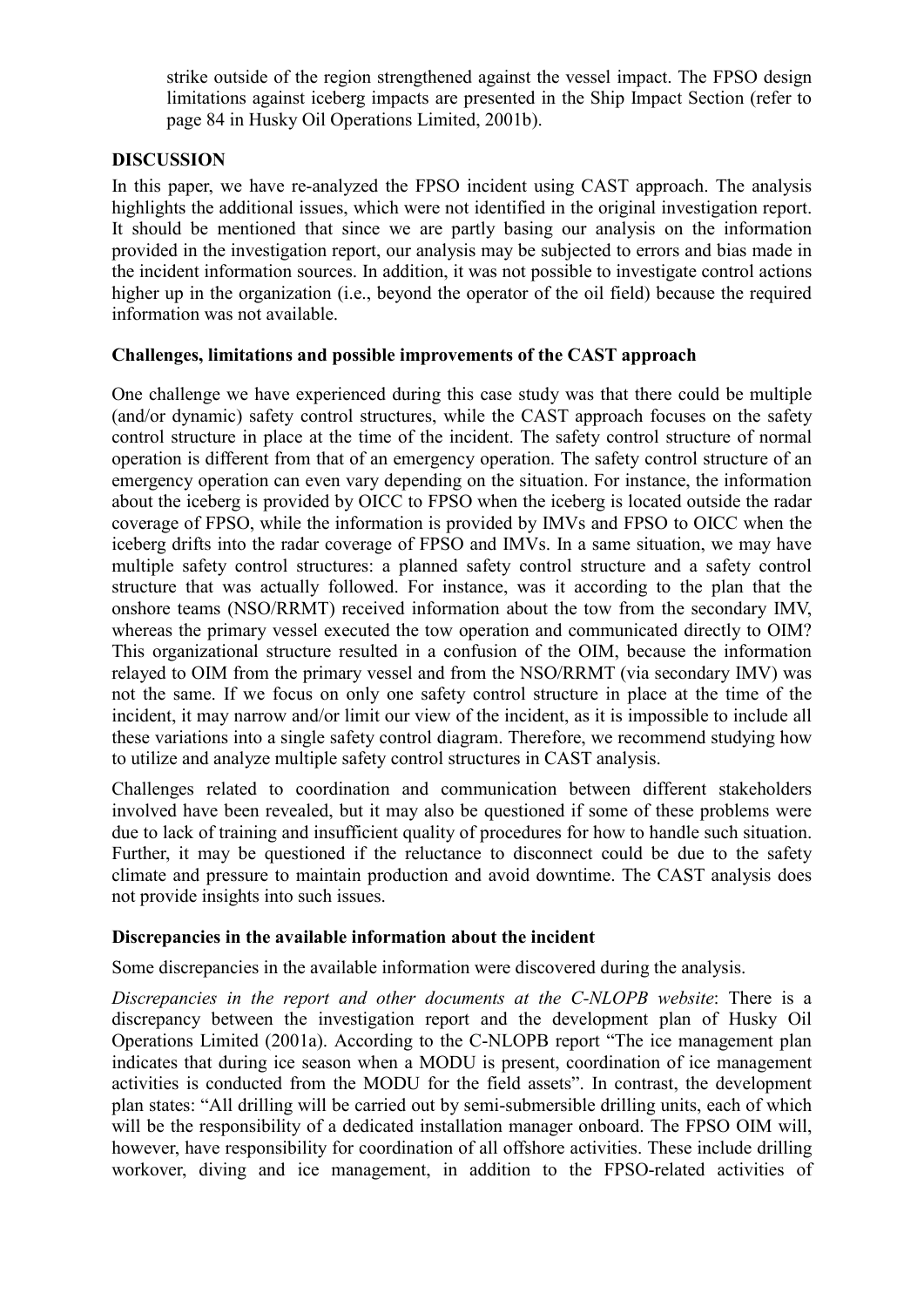production, storage, offloading and shipping". Both the development plan and the actions made show that ice management activities were coordinated by the FPSO OIM, however, the ice management plan "indicates" otherwise.

*Discrepancies in information about the iceberg and some calculations*: Another discrepancy found is in the information about the size of the iceberg and the met ocean conditions (see Table 3). In order to make a decision whether or not the iceberg can be considered as threatening, the information about the iceberg mass is required. The Onshore Ice Coordination Center did not provide the mass value, and the recorded iceberg dimensions were found to be inconsistent. The iceberg dimensions (Length – Width – Height) recorded by the Maersk Captain are different from that reported by the SeaRose Ice Observer (Table 3). There are also variations in the reported met ocean parameters such as wave height, wind speed, etc.

|                               | C-NLOPB Report<br>29 March 0300-hrs | SeaRose Ice Observer<br>Timeline,<br>March 1<br>29<br>0420 hrs | Maersk Captain Timeline<br>29 March 0200 hrs |
|-------------------------------|-------------------------------------|----------------------------------------------------------------|----------------------------------------------|
| $L-W-H(m)$                    | No information                      | $60-40-8$                                                      | $90 - 30 - 8$                                |
| Wind Speed $(m/s)$            | 18                                  | 12 <sup>1</sup>                                                | 22 to 27                                     |
| Seas: $(m)$                   | 4.7                                 | 4.0/6.5 <sup>1</sup>                                           |                                              |
| Visibility (NM)               |                                     | No information                                                 | Dense fog                                    |
| Air Temperature $(^{\circ}C)$ | $-0.6$                              | No information                                                 | No information                               |
|                               |                                     |                                                                |                                              |

Table 3. Iceberg dimensions and met ocean conditions

1 Source: RRMT, 29 March 0313 hrs

Based on the above data, we have calculated the iceberg mass, draught, and the corresponding kinetic energy based on the reported drift speed. Table 4 presents result of the calculations. For comparison purposes, Tables 5 and 6 present the FPSO design limits and the iceberg towing considerations, respectively.

| Maersk Captain Data | SeaRose Ice Observer Data |  |  |  |  |
|---------------------|---------------------------|--|--|--|--|
| Iceberg mass $(M)$  |                           |  |  |  |  |
| 76900               | 68400                     |  |  |  |  |
| 64800               | 57600                     |  |  |  |  |
|                     |                           |  |  |  |  |
| 64                  | 50                        |  |  |  |  |
|                     |                           |  |  |  |  |
| $5 - 6$             | $5 - 6$                   |  |  |  |  |
| $14-16$             | $12 - 14$                 |  |  |  |  |
| $31 - 36$           | 27-32                     |  |  |  |  |
|                     |                           |  |  |  |  |

Table 4. Estimated iceberg parameters

<sup>1</sup>Calculated by C-NLOPB

#### **Ice management zones, disconnection sequence, probability of a successful tow, threatening ice and consequences of a collision with the iceberg**

Zones (Figure 2) have not been calculated during the incident but have been calculated after the incident by the C-NLOPB investigation team. The center of the zone 0.0 seems to be aligned with the FPSO; however, considering the wells, the zones could be more complex due to the limited depth at the location of about 120 m.

According to the investigation report, it is the responsibility of the Ice Observer to calculate, communicate and record the ice Zones, advice when the ice enters the Zones and give one hour notice prior to entering the Zone 2. It seems that only one Ice Observer was on the SeaRose FPSO who worked dayshifts and was not on the bridge until March 29 0420 hrs. (C-NLOPB, 2018, pp. 21-22). It is also uncertain how many ice observers were planned to be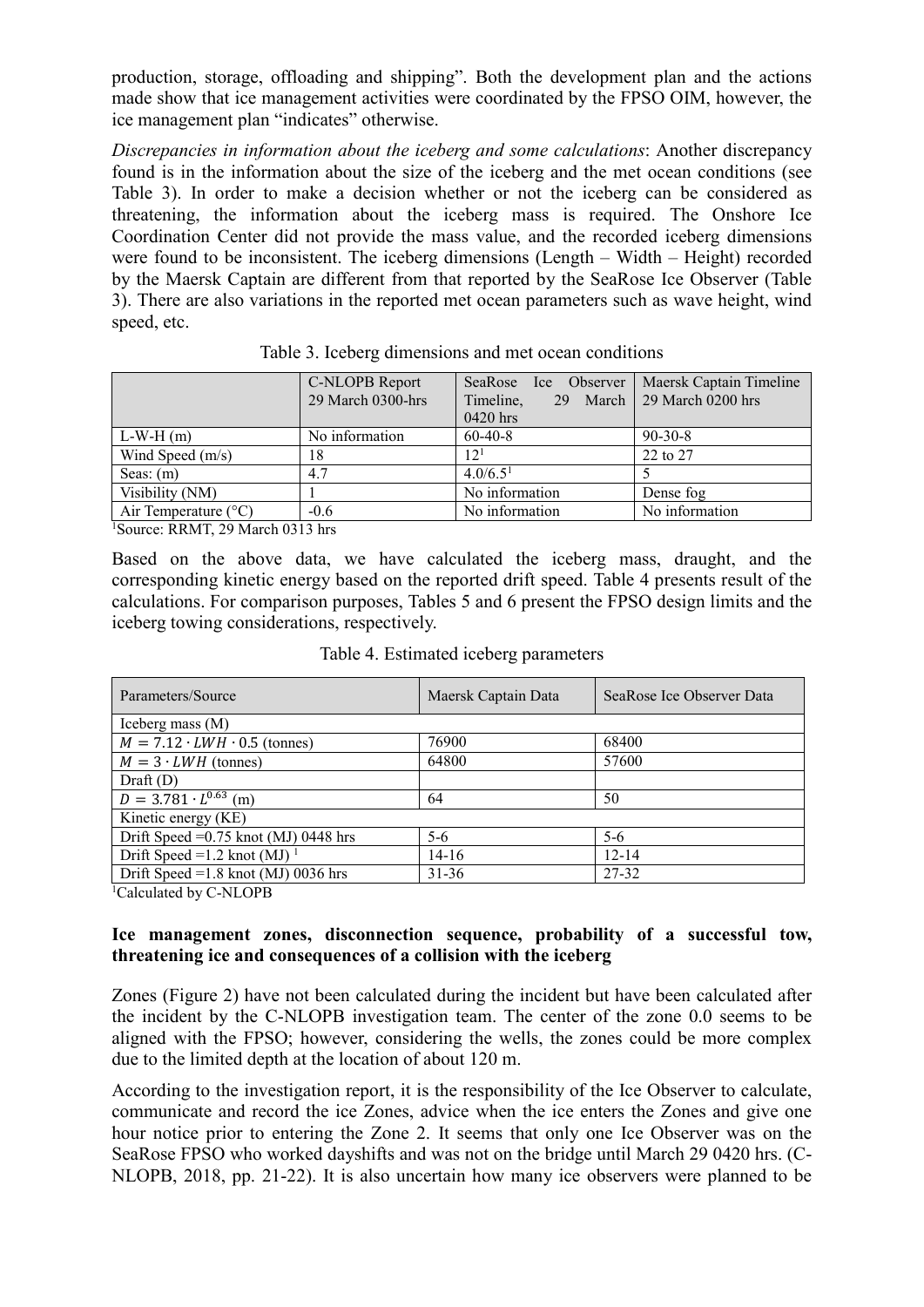on-board of the FPSO (Husky Oil Operations Limited, 2001c, refer to Table 5.1-2 on page 39).

| FPSO design limit (hull)                     | Description; Source                                                                                                          |
|----------------------------------------------|------------------------------------------------------------------------------------------------------------------------------|
| Kinetic energy                               | "The FPSO hull will be designed to withstand an impact of a<br>100,000-t iceberg impacting at 0.5 m/s (1 knot). This equates |
|                                              | to a kinetic energy of approximately 15 MJ. In reality,<br>however, the energy required to cause damage will be              |
|                                              | significantly greater than 15 MJ" (Husky Oil Operations                                                                      |
|                                              | Limited, 2001b, Chapter 7.2 Ship Impact, pp. 84-85)                                                                          |
| Serviceability criteria to avoid significant | With significant wave height of 5 m, only icebergs with                                                                      |
| damage to the bow and only a small           | waterline lengths less than 5 m will satisfy serviceability                                                                  |
| deformation to the vessel side               | condition (Ice Management Plan via C-NLOPB, 2018)                                                                            |
|                                              | FPSO Hull is ice strengthened to comply with DNV Baltic Ice                                                                  |
|                                              | Class 1A+ (the SeaRose FPSO Operations manual via C-                                                                         |
|                                              | <b>NLOPB, 2018)</b>                                                                                                          |
|                                              |                                                                                                                              |

#### Table 5. FPSO design limits

Table 6. Limitations of Active Ice Management (McClintock et al., 2007; Stepanov et al., 2009 and C-NLOPB,  $2018$ <sup>1</sup>

|               | Single Vessel Tow, conventional single Time required to deploy the towing system 0.5-2 h. Towing |
|---------------|--------------------------------------------------------------------------------------------------|
| line          | process itself takes longer. Single vessel towing technique is                                   |
|               | practical in seas to a significant wave height of about 4 m                                      |
|               | Considered unsafe at present vessel crew (C-NLOPB, 2018)                                         |
| Water cannons | Effective in managing small ice masses up to 60,000 tones, up                                    |
|               | to 7 m seas and 15 m/s wind speeds.                                                              |
|               |                                                                                                  |

 $\frac{1}{1}$  There may be additional weather limitations (poor visibility, winds, waves) that restrict towing operation for a vessel.

In the Husky Oil Operations Limited (2001a,c) plans, it is stated: "the OIM will retain control and responsibility for the FPSO as long as the production system remains connected and the vessel is on station. When it becomes necessary to disconnect, the OIM will prepare the production system at the time of disconnection and then hand over control to the senior marine officer for control of the disconnection. The senior marine officer will remain in control until the vessel has been reconnected. Control will then revert to the OIM." According to this plan, it is natural that the disconnection sequence was paused by the OIM, because he needs to hand over the control of the FPSO to the senor marine officer (Master Mariner) to continue with the disconnection.

According to the ice management plan (EC-O-99-X-PR-00002-001, Rev. E7 via C-NLOPB, 2018) any ice that poses hazard(s) to offshore operations can be designated "threatening ice" by the tactical ice management team which is the OIM and Master Mariner/Marine Supervisor, the Senior Husky representative and the Ice Observer. From the available to us information, it is not clear whether the Senior Husky Representative acted from onshore, nor whether the iceberg was still considered threatening when its drift speed dropped down to 0.75 knots (kinetic energy of approximately 6 MJ). The evidence for the former is the email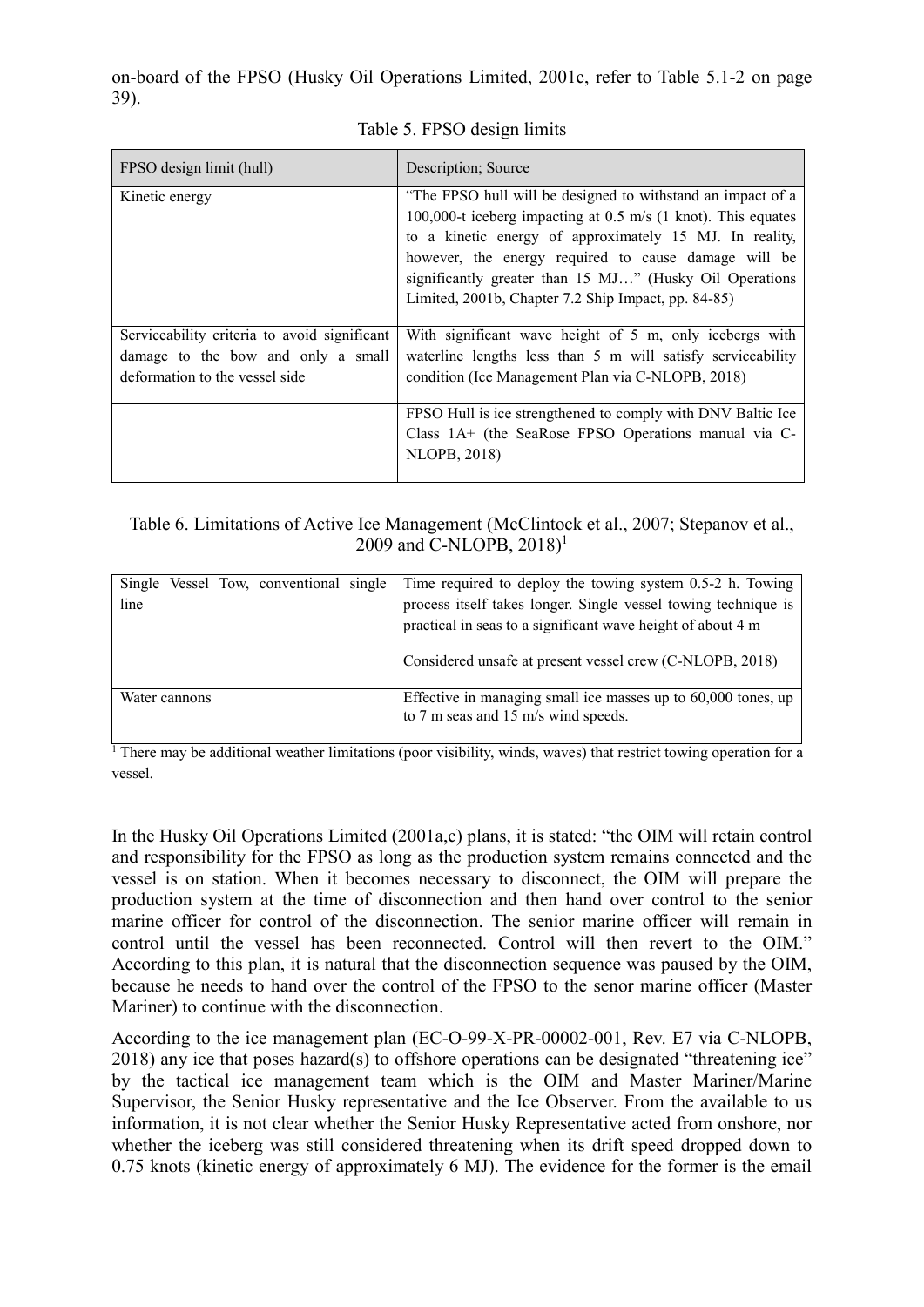sent to OIM and to unknown actors about the FPSO design limits. This email was sent from Marine Superintendent − Marine Operations and Services with onshore affiliation and contained description of FPSO design limitations and critical ice parameters from serviceability and structural integrity point of view.

According to the information in Table 6, the single vessel tow or the water cannons would be impractical, given the sea states with waves above 4.0 m and the iceberg size above 60000 tons. It is strange why there has been no record of communication about this. The investigation report does not comment on this either.

Considering the reduced drift speed of the iceberg and thus the available kinetic energy (Table 5), the primary collision most likely would not result in a structural failure. However, there is a safety concern if the iceberg were to stay at the FPSO structure after the collision. Coupled motion of two bodies in waves, draught of the iceberg and its underwater shape might lead to a situation when un-strengthened parts of the FPSO hit by the ice, including repeated impacts and global forces on moorings etc.

#### **CONCLUSIONS**

In this study, we have re-analyzed the FPSO's incident with an iceberg from a systemic point of view using CAST approach. The objective was to find out whether the CAST approach would reveal more causes to the incident, which could shed light on why the plans and procedures were not followed. The results of analysis indicate that human errors may not be one of the major reasons for why the undesired events have happed, considering in the context in which the decisions were made. Rather the overall system weaknesses related to the ice management plan have been revealed and discussed, and several recommendations, for example, related to communication and responsibilities, have been proposed to avoid similar incidents from reoccurring in the future.

In this paper, only a small part of the CAST framework, pertaining specifically to the lower levels of the sociotechnical system, has been explored. Future analysis should include also the higher levels, take into account the dynamic nature of the safely control structure, and investigate organizational factors more in detail.

#### **AKNOWLEDGEMENTS**

The authors would like to thank the anonymous company person who responded to several questions related to the FPSO incident.

#### **REFERENCES**

- Clarke, H.M., 2001. *Report of the Public Review Commissioner for the White Rose Development Application*, St. John's, Canada.
- C-NLOPB, 2018. *Ice Incursion Incident SeaRose FPSO*, Enquiry Report, Canada-Newfoundland and Labrador Offshore Petroleum Board, St. John's, Canada.
- Connelly, D.O., Hamilton, J., Reed, I., Winkler, M., Noble, P., Maddock, B. and McDermott, S., 2014. Ice Management, Working Document of the NPC Study, USA
- Elliott, J., 2017. CAST Analysis of the Buncefield Incident, *Procedia Engineering*, 179, pp. 23-33.
- Holen, S.M., Utne, I.B. and Holmen, I.M., 2014. A preliminary accident investigation on a Norwegian fish farm applying two different accident models. *Probabilistic Safety Assessment and Management PSAM*.

Hollnagel, E., 2004. *Barriers and accident prevention*. Ashgate.

Kim, H., Haugen, S. and Utne, I.B., 2016. Assessment of accident theories for major accidents focusing on the MV SEWOL disaster: Similarities, differences, and discussion for a combined approach, *Safety Science*, 82, pp. 410-420.

Leveson, N.G., 2011. *Engineering a safer world*. The MIT Press: Cambridge.

- Leveson, N.G., 2016. *CAST Analysis of Shell Moerdijk Accident. MIT*. Cambridge: E.U. Major Accident Hazards Bureau.
- McClintock, J., McKenna, R. and Woodworth-Lynas, C., 2007. *Grand Banks Iceberg Management*. PERD/CHC Report 20-84. Report prepared for PERD/CHC, National Research Council Canada, Ottawa, ON. Report